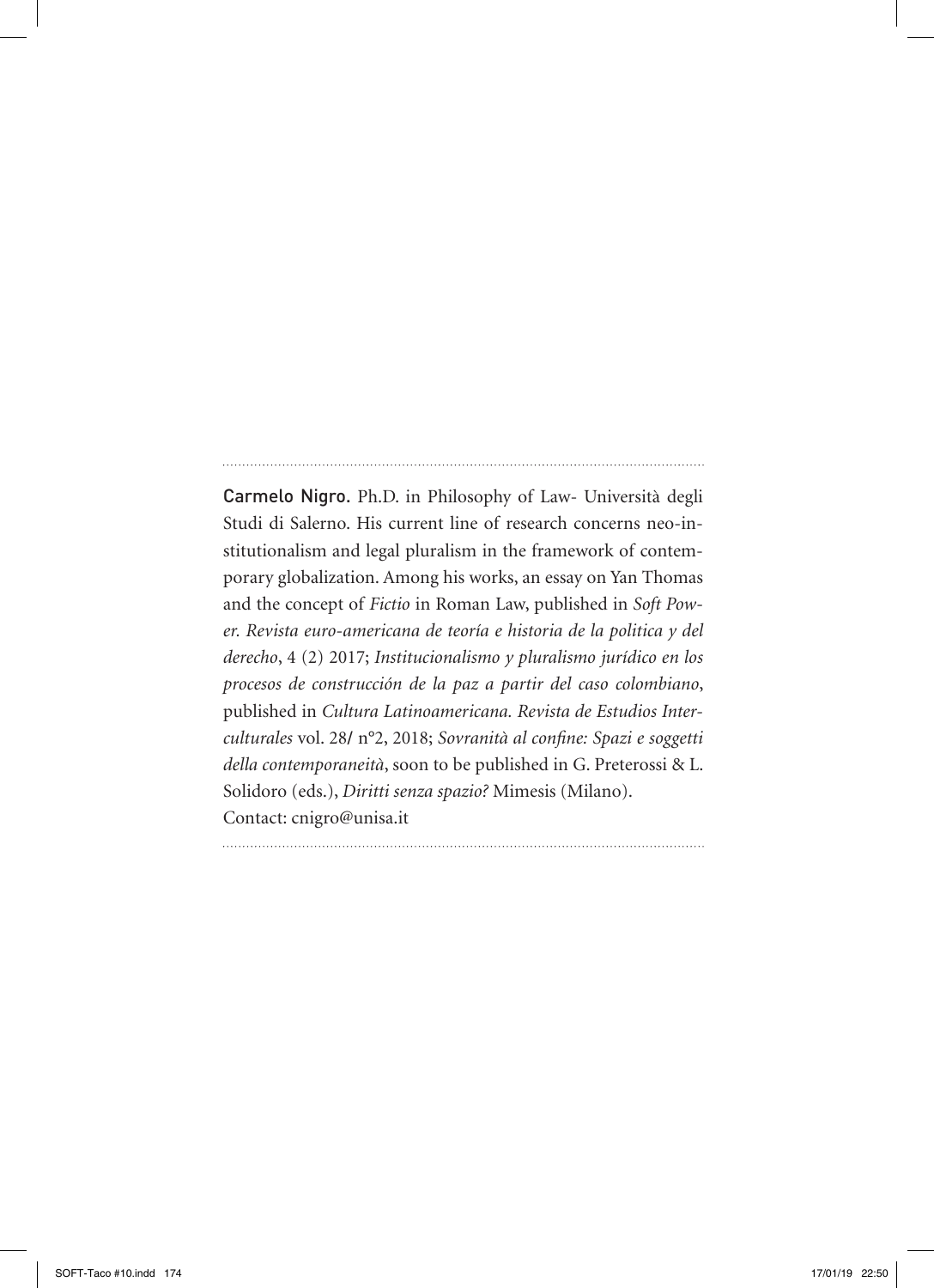# **BUILDING THE LAW. WILL, NORM AND INSTITUTION AFTER MODERN AGE**

### Carmelo Nigro

Università degli Studi di Salerno

#### DOI: 10.17450/180210

Reception date: 27<sup>th</sup> August 2018; acceptance date: 18<sup>th</sup> September 2018. This article is the result of research activties held at the Dipartimento di Scienze giuridiche, Università degli Studi di Salerno.

### **Abstract**

The paper deals with social and political changes of contemporary governance, highlighting how they involve practice and theory of law. The pluralization of agencies involved in global dynamics breeds a trend to fragmentation of political order granted by modern State, revealing how modern legal categories are too narrow to contain today normative practices. The idea of institution, thus, could be a quite elastic definition for the plurality of practices, historically labeled as law.

### **Keywords**

Law, norm, governance, institution.

### **Resumen**

El artículo profundiza en los cambios políticos y sociales de la gobernanza contemporánea y pone de manifiesto la manera en que estos envuelven la práctica y la teoría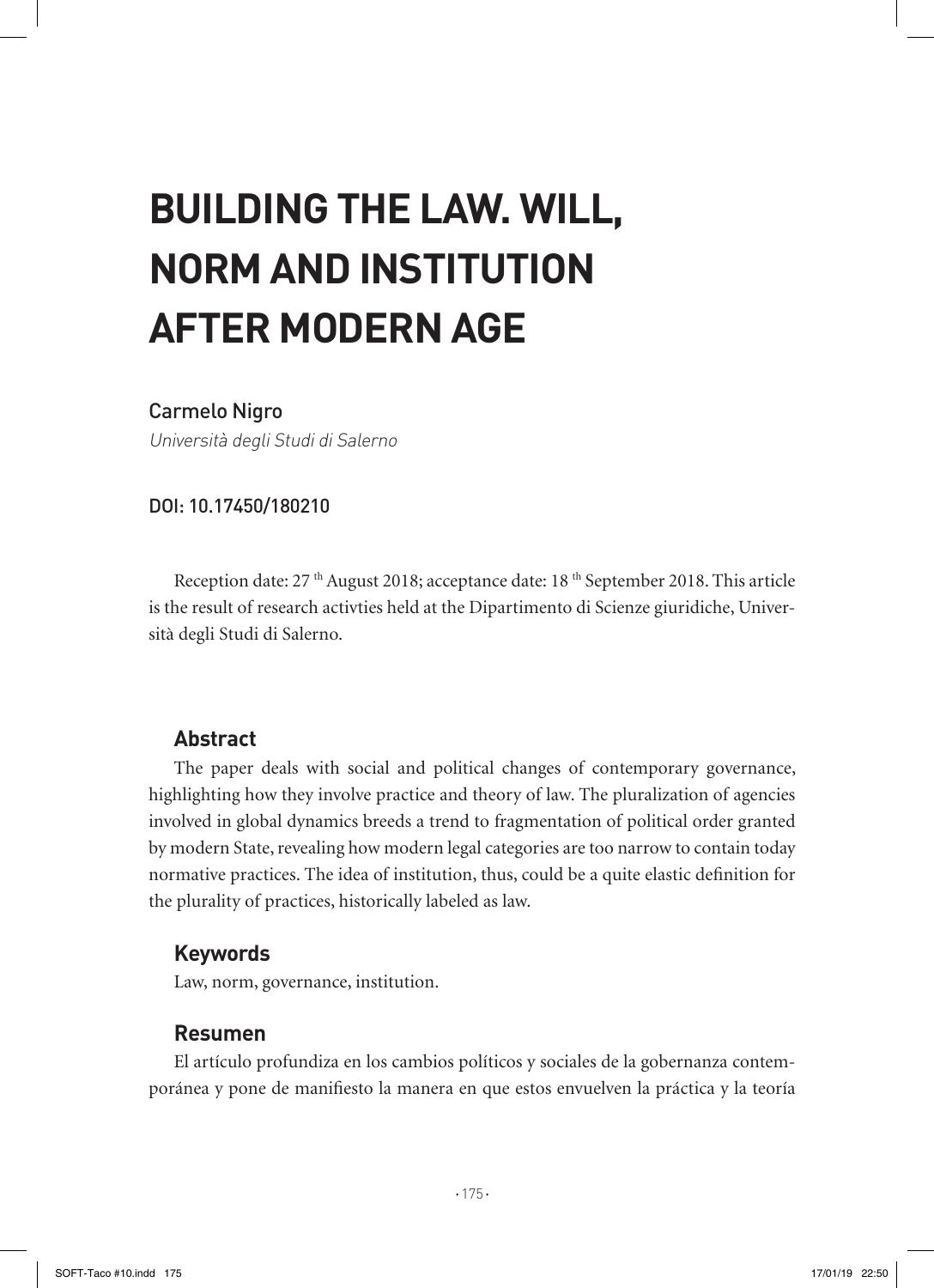del derecho. La pluralización de los *agency* comprometidos en las dinámicas globales provoca una tendencia a la fragmentación del orden político representado por el Estado moderno, y revela que las categorías del derecho moderno son demasiado estrechas para contener todas las prácticas normativas actuales. De ahí que la idea de institución pudiera ser una definición bastante elástica para enmarcar la pluralidad de prácticas históricamente consideradas como derecho.

## **Palabras clave**

Ley, norma, gobierno, institución.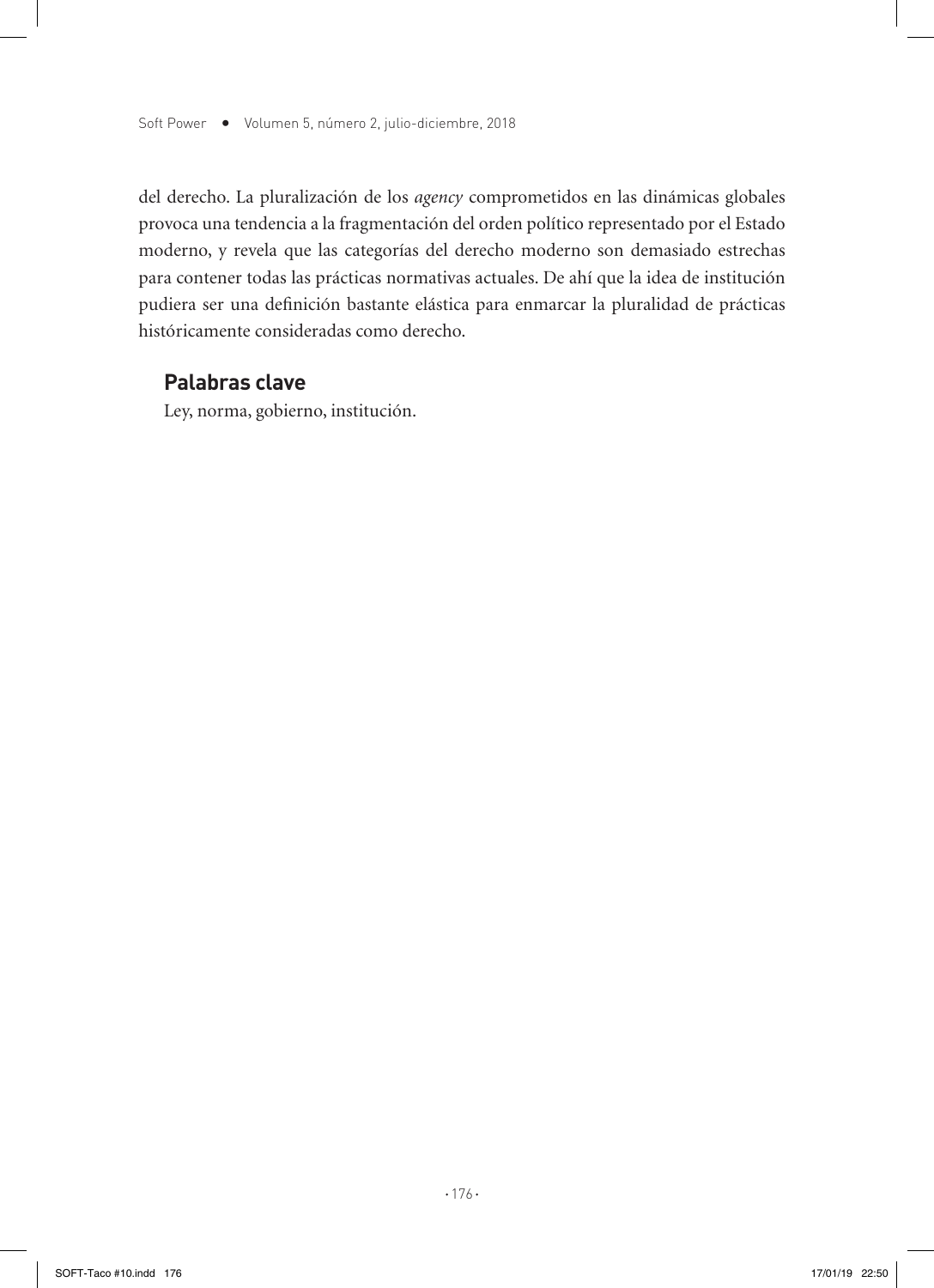# **Introduction**

In present day the social and political diversification is a massive source of interesting issues for legal scholars. New managerial structures – fixed in gradual levels – and supervisory control of behaviour, confronts with governmental stability while providing a new model of interactions among power, which is increasingly complex and decentralized. Clearly, this condition affects the juridical analysis in terms of a profound ambivalence, which is brought about through two likely options: how we should represent law today?

The primarily attempts to answer the question should be oriented toward a theoretical definition which visualizes a broader understanding of the phenomenon. Thus, the questions should rather be: what are we meaning by law? What do words like law, *droit, diritto* – and so on – stand for? About the human experience which we regard as juridical, how similar these are? Otherwise, when the perspective becomes factual and operative, the attention is stressed on the juridical trait of the rules.

Then, we should ask ourselves: what does the juridical trait convey? By what means can we recognize these binding rules (to which we must obey categorically)? How should we behave toward them? Act toward them? Or still, by what criteria do we follow, utilize or even contradict the rules? How could it be possible to identify the very juridical trait across which we come on a daily basis?

It should be clear by now: a resolution could not be led unless these questions affect one another. The idea behind the law modifies its operativeness as much as on the way around. In other words, as the law performs differently and, thus, is perceived differently so are the categories by which it is conceptualized.

In the current scenario of a gradual re-balance of stability, resulting in the grinding and decentralizing of power we face, anguish as they are, the categories of the modern age as opposed to the wide variety of normative practices. After being partially released from the influence of state legalism, the law has regained the older poietic trait which defined it in premodern experience (Grossi, 2011; 2015). On the other hand, however, it is no longer predictable, certain and recognizable as these were guaranteed by the state narrative at its best.

In this regard, then, this work is designed into various sections.

The first one would reconstruct the current social pattern in constant progress, by means of recovering that complexity which is presented toward scholars and observers of any discipline through the new intersections of power.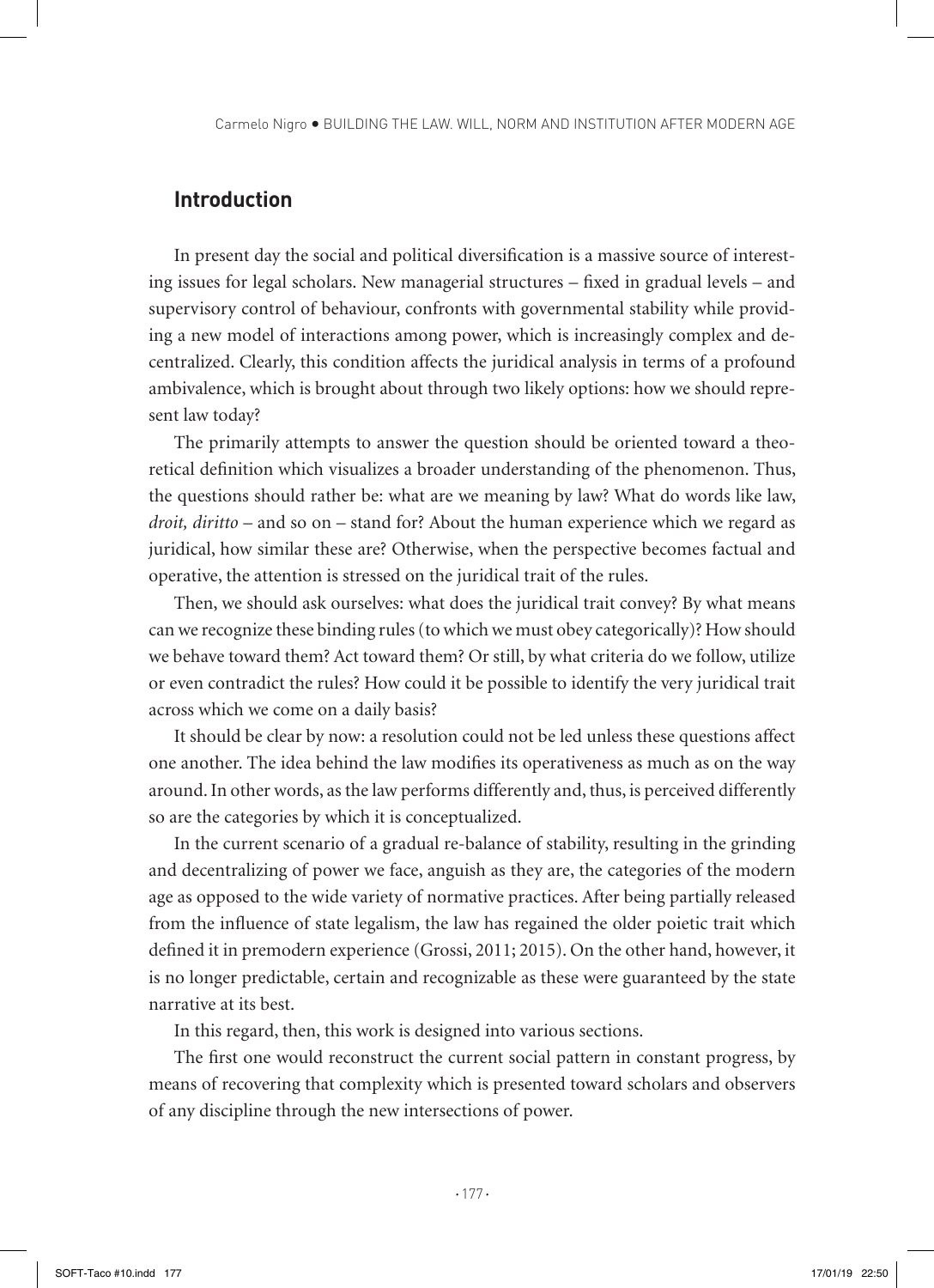The following section, indeed, would resume the category of institution – conceived by Santi Romano – which is based on the attention to the disparate historical modes of the social domain.

Finally the last section would disassemble the organizational pattern – grounded in the institutional theory – into its founding elements: rule, decision and recognition.

#### **Flows and spaces within the normative realm**

The national dispositif, to Saskia Sassen, is but the assembly of three elements: territory, authority and rights. Because of the institutionalizations are complex, subdued by duels and appealing dynamics, after extended time and space, they would reassemble themselves in different patterns whose capabilities were distinctly developed one by one. Indeed, these thrived by each specific assemblage, have historically allowed the access to the sequent framework (Sassen, 2006). The capabilities do not result in binding consequences, rather they are historically defined by occasions which the author has described as turning point. Therefore they come from a progressive nature which overlooks the given premises and transforming it unexpectedly. Briefly, the centralization of power and authority which is related to the national assemblage did entangle with the feudal capacities. And on the other hand, the advanced denationalization implies administrative and organizational capacities that States have developed on the national age.

It is then important to understand how such capacities are able to reassemble the realm generated by the system of state-nation, and its consequent new framework: the denationalization.

How do these capacities reassemble the society described by the nation-state system and produce the new framework of the denationalization?

Sassen claims that the flows of capital, labor and information outline new spaces, overwriting traditional boundaries of the nation-states. The global cities, for instance, play the part of nodes in a cross-border network. That is partially autonomous from the internal dynamics of the states to which the individual cities belong. A global city works as hubs of coordination and control for high finance and global capital. A large cluster of highly specialized services and skilled workers, allows them to exercise functions otherwise unachievable (Sassen, 1994).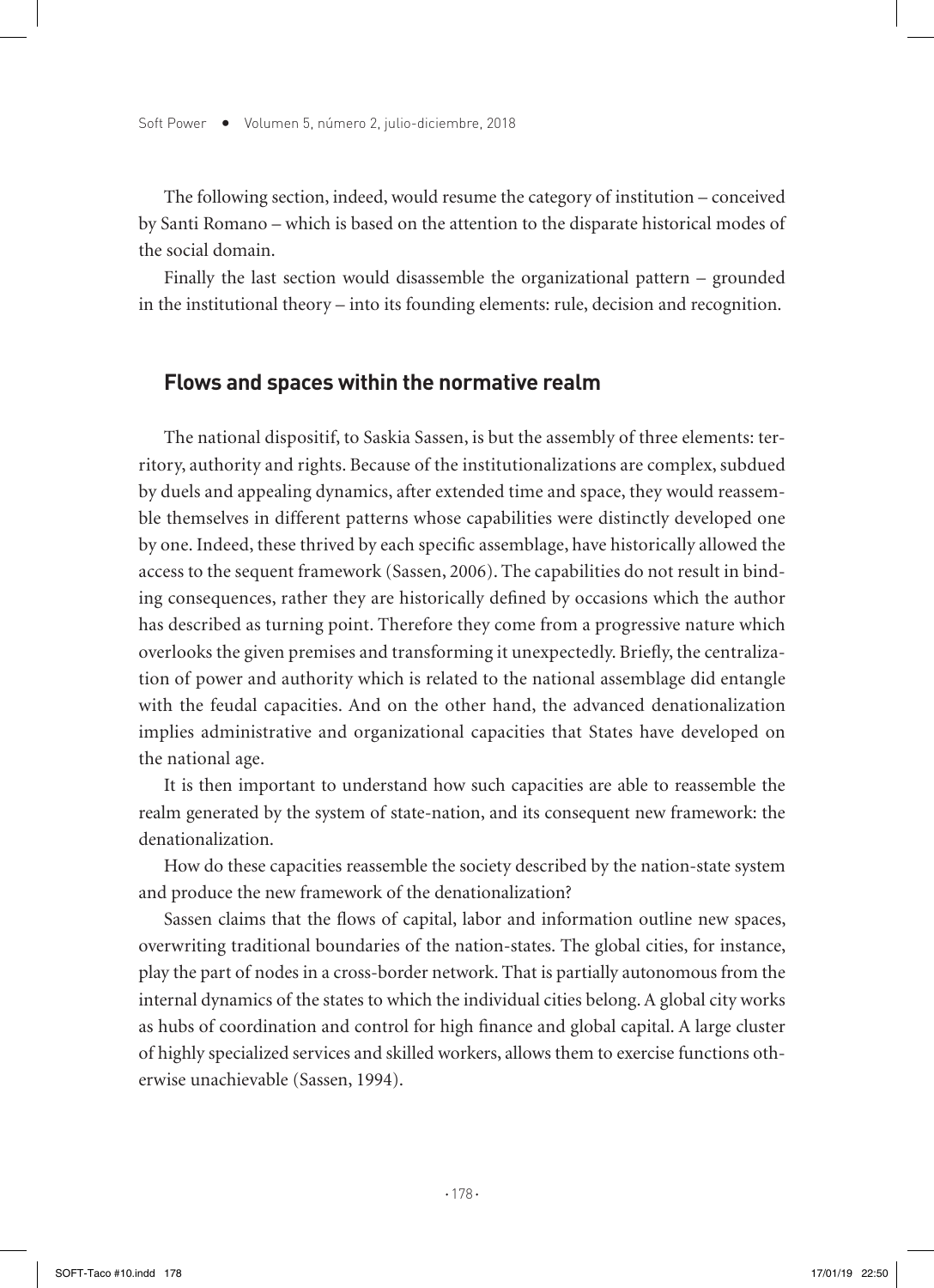It is important to emphasize at the outset that, according to Sassen, a global city is senseless as a single entity: cities can manage global flows only as part of a intertwined circuit of metropolises. They are nodes with very similar characteristics and social dynamics which, going beyond State borders, produce a denationalized space. In short, global cities draw a new geography which is divergent and semi-autonomous from the political, social and even legal framework of nation.

We, then, seem to infer that the actors and their activity are of a great importance. Their increasing participation redresses the balance of power, in new institutional structures. The normative production is empowering its relation to private subjects any time more, meanwhile these create regulatory instruments to pursue specific needs. This energetic entity within private subjects – that is applied in producing rules – involves even formal and public institutions. In other words, States are increasingly conditioned, in their political and administrative legislative – and even judicial – choices, by practices and normative and tools set up in private sector. Rating agencies seem to be a clear example of such a linkage.

The great proliferation of standard contracts, as well as the arbitration judgement – and broadly speaking – the progressive contractualization of relationships, both at national and international, made some scholars reflect over a possible return of *lex mercatoria*. (Ferrarese, 2006). This is a specific field of rules, raised in Europe during the middle ages by the economic practices of the merchants. It was a trans-territorial normative regime, unchained to local authorities and body of law. The current market -like the one at the time of the middle age- seems to produce a separate and trans-national normative field, a *boundless law* (Ferrarese, 2006; 2012).

As a matter of fact, the rationale of interest comes up alongside, and sometimes exceeds, that of the rights. This complex and decentralized framework, produced by non-homogeneous authors and through different practices, moves away from the idea of government and evokes the idea of governance: a functional order not founded by formal legitimacy of a superordinate authority, but by a sharing of goals. According to the well-known definition of Rosenau:

[...] governance is not synonymous with government. Both refer to purposive behaviour, to goal-oriented activities, to systems of rule; but government suggests activities that are backed by formal authority, by police powers to insure the implementation of duly constituted policies, whereas governance refers to activities backed by shared goals that may or may not derive from legal and formally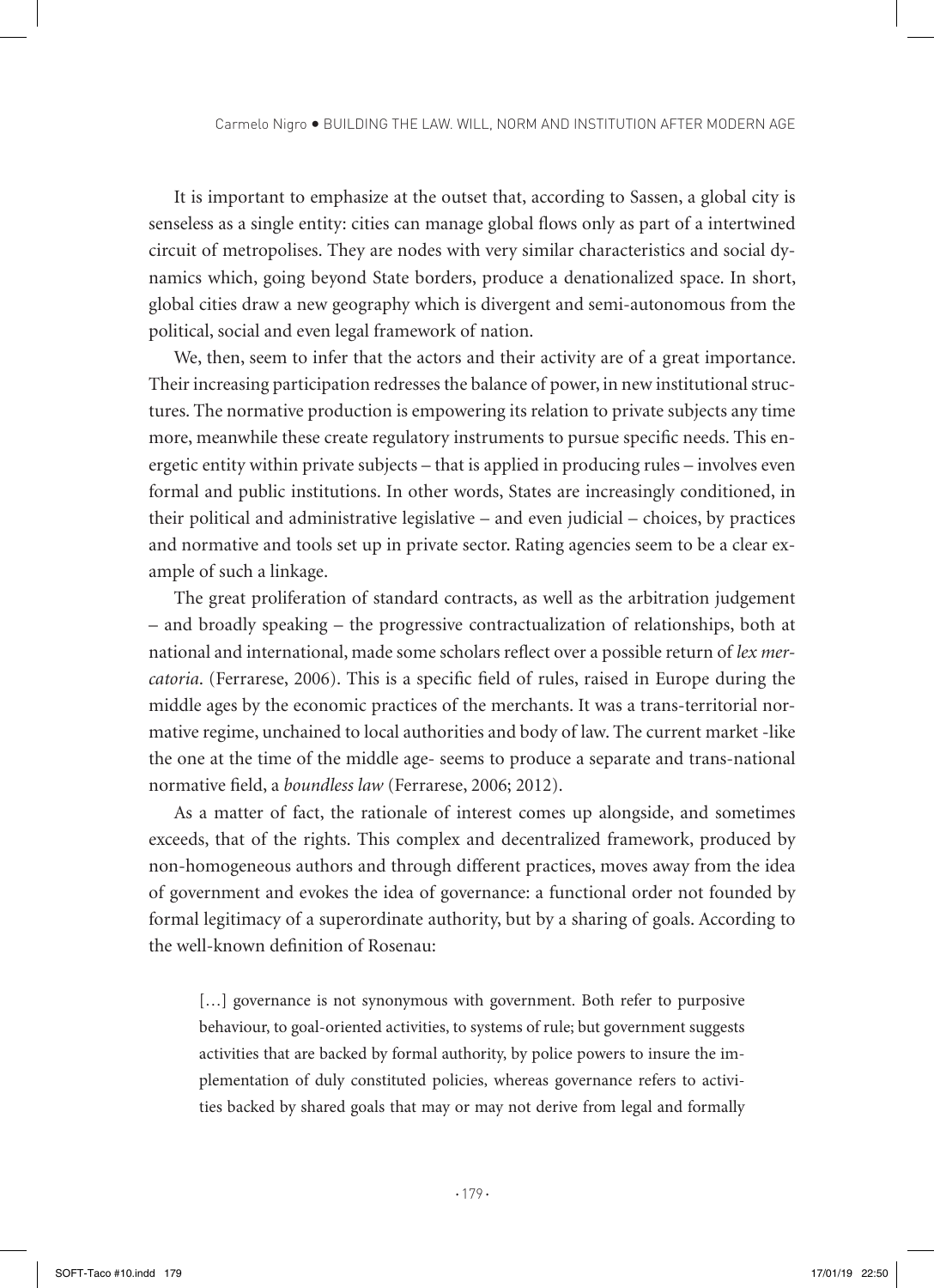prescribed responsibilities and that do not necessarily rely on police powers to overcome defiance and attain compliance. Governance, in other words, is a more encompassing phenomenon than government. It embraces governmental institutions, but it also subsumes informal, non-governmental mechanisms whereby those persons and organizations within its purview move ahead, satisfy their needs, and fulfil their wants (Rosenau, 1992, pp. 4-5).

However, governance and sovereignty entrain a adaptable relationship with each other. This two configurations are opposed but complementary, hinges of a power that moves and develops through their continuous inter-relationship. Thus the most suitable approach, when referring to these configurations, other than set up these two against each other, should detect and reveal the ways in which they are interrelated. (Tucci, 2012, p.7).

According to what just said, the hard law, centered on the binary legal / illegal and enforced with coercive power, is flanked by a soft law able to direct behaviors, persuading more than obliging, dissuading rather than forbidding, convincing more than punishing. Contractual means are increasingly preferred to the legislative instrument on both the realms of individuals relationships and the public.

In the first case, general clauses and standard contracts – produced by law firms for companies – end up regulating a huge number of relationships, often many times larger than that regulated by the laws of some States. Their sophisticated structure is the outcome of a "legal engineering", and requires the knowledge of private hyper-specialized legal workers. Which become then capable of producing regulatory frameworks valid for a very large number of subjects, residing in the most disparate regions. Moreover they are often adopted by third parties, becoming standard regulatory instruments.

Even at international level, agreements and negotiations become a central pivot in weaving interconnection between States and governmental and non-governmental organizations. While ignoring the previous dividing lines (internal / external, national / international, public / private), what this *boundless law* does is, overwriting previous delimitations and differences and producing a network in which a supposed absence of hierarchies would allow the free participation of interested parties in pursuing their specific interests. In short, a structure of equal and reticular relationship characterized by the lexicon of interests and absolute freedom.

On the other hand, this structure is not without differences and superordinates: far from being a smooth space of equal opportunities, the network of global governance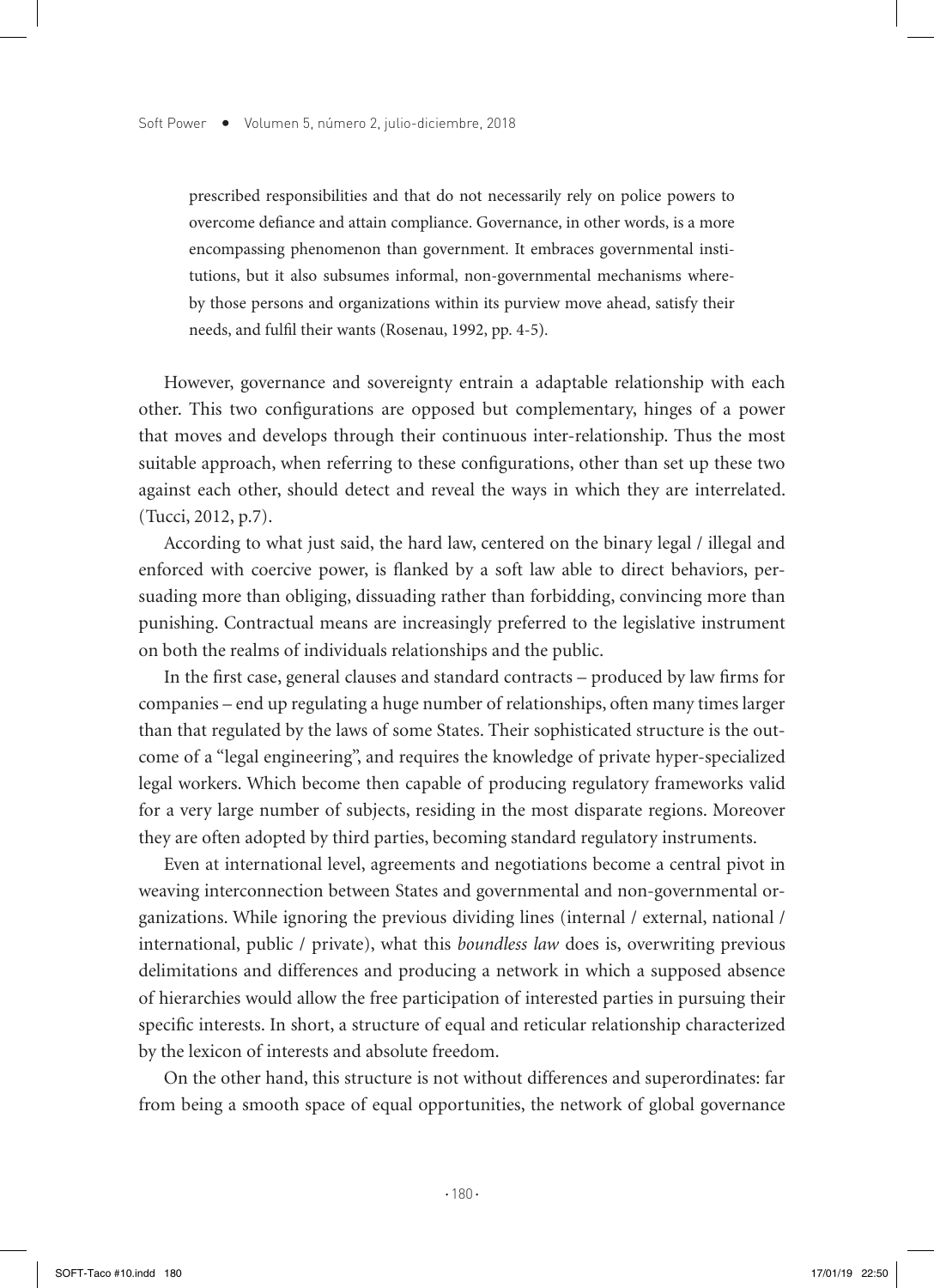has a very complex stratification, in which differences and possibilities are distributed on many levels. Borders do not actually disappear, but rather they are redistributed into new assemblages and geographies.

Indeed, the construction of spaces becomes the main node of governance technology. In this sense, even the modern category of citizenship, with its burden of universal image, is parceled out into specific subjectivities, which is the outcome of intersecting sovereignty, governmentality and discipline. This technology aims at producing suitable individuals for fulfilling the specific needs of neoliberal logic. Even though this discourse can be applied to every latitude, yet it appears particularly evident in some regions of the planet.

By means of analyzing the conditions of workers in the Southern East of Asia, Aiwha Ong clarifies the functioning of this government technology. The concept of exception which Carl Schmitt placed at the origin of modern sovereignty (Schmitt, 1932) retains here a central role. However, in its traditional understanding exception was caught in its liminal space, as the pillar of political-juridical order because it was inferred as a foundational moment. But Ong identifies its productive presence constantly at work within the social organization, as a complex political device.

In its neo-liberal form, exception assumes a dual role: neoliberalism as an exception and exception to neoliberalism. The first one is an application of economic calculations in the management of populations and social spaces: by suspending democratic practices the neoliberal exception legitimizes political choices claiming their technical requirements. As a matter of fact, these decisions are removed from political discourse.

Vice versa, exceptions to neoliberalism can be invoked to create separate institutional enclosures in order to exclude certain populations which are often subjected to ferociously repressive sovereignty, these spaces still function within the economic rationale.

Even though these spaces serve the market, they exist outside the market. This criteria/dynamics, operates in both sense: it is as much an incremental device as a repressive one. For instance, exceptions to neoliberalism can debar part of a population from welfare, or instead it can guarantee exclusive protections and benefit. The neoliberal exception operates inside and across national boundaries, disjointing citizenship, to reassemble its component in specialized memberships.

This governmental device uses individual needs to produce 'docile bodies', steering populations to additional forms of life, or rather disciplining it through law enforcement. Citizens of same Country are submitted to different law regimes: even if citizenship formally don't disappear then, it is disassembled in a number of different and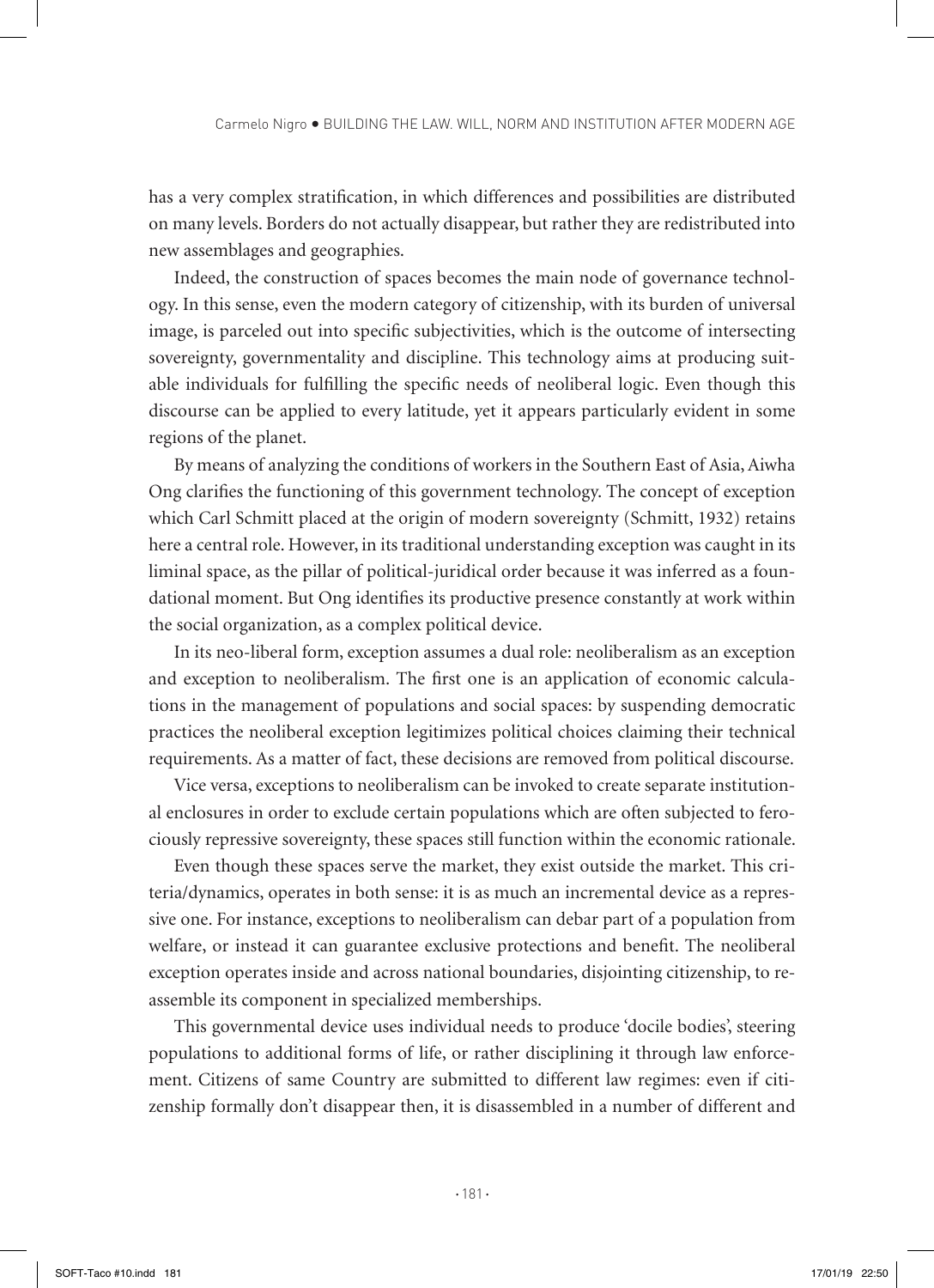temporary subjectivations. Citizenship still exists, but ever more as void form than a functional tool, overstretched by the actual set of right, bonds and memberships, born from what Ong calls sovereignty by intersection*:* an articulated framework in which companies, government and ONG lead the assembling of spaces and regimes. Special economic zones (SEZ) and special administrative regions (SAR), for instance, where Chinese government consolidates specific and different labor conditions, investments opportunity and markets.

Sovereignty then still exists, but as a part of this new framework it is a key for producing post development geography.*,* created as a consequence of neoliberalism (Ong, 2006).

Whit Buddha is Hiding Ong (2003) had already highlighted, using Foucault's categories of *Homo oeconomicus* (Foucault 2004b) and governmentality, the practices processes of subjectivation / subjection to which Cambodian refugees in North America are subjected for acquiring citizenship. While refugees bend to a network of offices, welfare, vocational schools, hospitals and workplaces they reinvent it, building their own subjectivity as the result of a non-frontal resistance to a normative power. Subjectivity, in other words, is not played on an antithesis, but distributed, fragmented and constantly acted on the whole plan of social practice. The conscious assumption of the legal context of rights and obligations, implements a set of practices aimed at avoiding discipline. Nonetheless the disciplinary norm is recognized, adopted and bent to specific needs. Everything is played around the norm, through its use and its constant readjustment. Hence, norm is no more than an imposing device, which 'cuts' macro groups, creating stable memberships. Rather, it produces articulated, unstable and functionalized differences.

The sovereign does not disappear. Indeed, as we have seen, it is a fundamental element in neoliberal dynamics. Its presence, however, assumes unusual connotations, or hardly recognizable in the full modern experience: it is graduated.

According to Ong, graduated sovereignty is, the flexible administration of sovereign power, due to the modulation, by governments, of political spaces in behalf of the needs of global capital (Ong, 2006). These articulated framework rises from a combination of disciplinary, regulatory and pastoral devices, combined in relation to the needs of market. Unprofessional workers and migrants are governed through disciplinary techniques in productive areas, with the aim of "promoting both productivity and political stability, thus creating suitable conditions to global manufacturing. At the same time, highly skilled foreign workers and members of dominant ethnic elites, in different regions, are regulated in a lighter way, through a pastoral care (Foucault, 2004a; 2004b)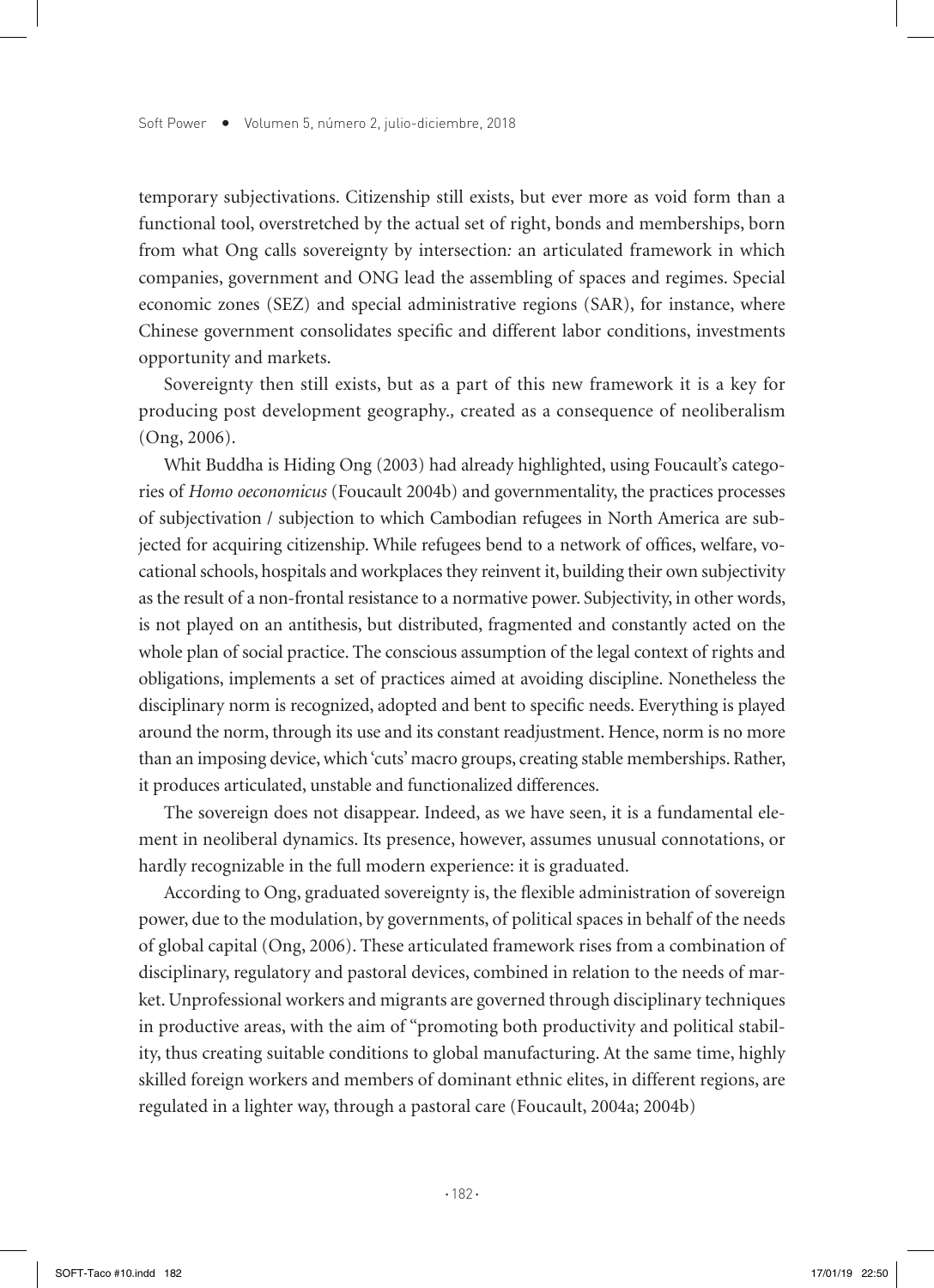Two meanings of norm, thus coexists in this framework: from one hand norm is here a behavioural normalization, according to Foucault's theories; on the other hand norm can still be read, in the typical contest of legal language, as normativity, i.e. a binary criterion of the permit / forbidden.

Normalization is accompanied by the proliferation of legislative activity, which is demonstrated by the anthropological studies of Ong, and allows this standardization. The normative language is ramified, finding in the effectiveness a new effervescence. According to Cassese "le metamorfosi del diritto non vanno nel senso della sua fine, bensì in direzione opposta" (Cassese, 2009, p. 29).

However, this widespread and productive distribution and sharing of normative power, and the resulting organizational polymorphism, are not unusual in the history of law. Among others, Paolo Grossi reconstructs the complexity of medieval experience as coexistence and mutual interdependence of legal systems of different inspiration and structure. During this period the development of law in European political and social space has continuously produced disparate institutional forms, in a highly articulated overlap and interdependence: from *iura propria*, developed in the early centuries by notaries and local scholars, to *ius commune* of the most mature eras, born in the cradles of the universities and developed as a dialogue between learned and refined scholars; from the *ius usus foeudorum* to *lex mercatoria*, a specific right arising from the commercial practice (Grossi, 2011). The medieval epoch shows how the juridical categories of modernity – mythologies, as Grossi calls them (Grossi, 2007; Romano, 1947) –, born from the monolithic and vertical structure of the State *eidos*, are too narrow to contain the actual phenomenon of law. Faced with the contemporary development mentioned here, Grossi speaks about a "return to law" (Grossi, 2015), meaning a restored creativity of law, a new trend to innovative tools and solutions to social problems.

#### **The concept of Institution**

Grossi suggests that Santi Romano's institutionalism is a doable analytical key to these diachronic and synchronic polymorphism. Indeed, Romano's consideration rose during the first half of the last century, in another time of crisis for the modern State, as we shall define it (Romano, 1910). The author was able to detect those years events with realistic attitude and accuracy, as Alfonso Catania wrote (Catania, 2006, p. 117). Facing these realistic view, the smooth body of the nation progressively returns to his complexity.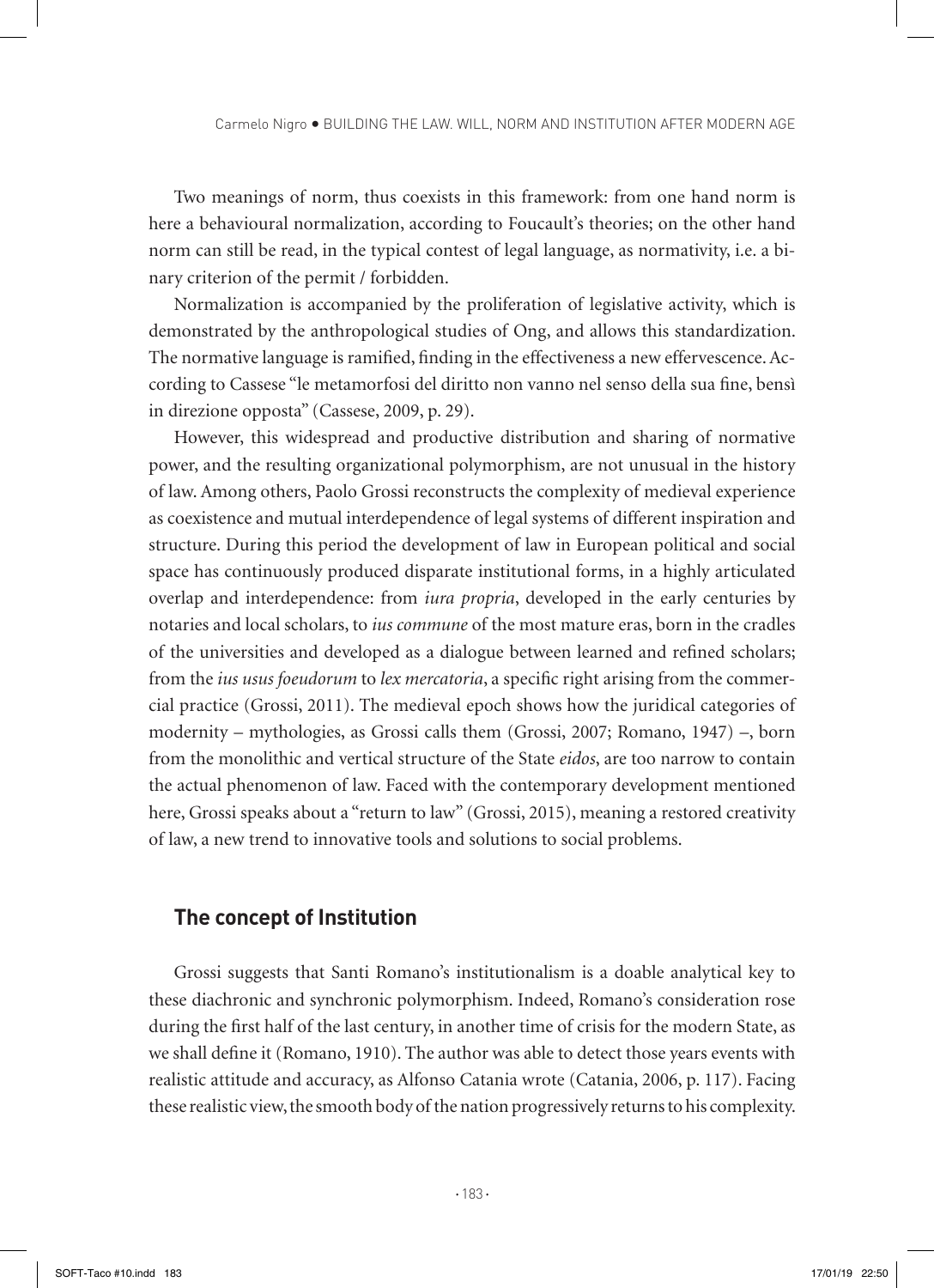Therefore the value of these approach is, above all, methodological, and lies in the dispositions to detect positive developments, looking at the present without ideological or theoretical preconception.

According to Capograssi, this is a method based on pure observation and inventory (Capograssi, 1959), in the social domain the fact of law is visible as social order: *ubi societas, ibi ius*, *and ubi ius, ibi societas* (Romano, 1917, p. 26). The attention is particularly paid to the juridical reality in its complex, and this actuality unties the bound between law and sovereignty. With the words of the author:

Hanno torto e ragione nel medesimo tempo coloro che credono la sovranità requisito essenziale dello Stato e quelli che ammettono l'esistenza di Stati non sovrani: ambedue queste proposizioni sono vere, ma come soluzioni di distinti problemi, ciascuno dei quali è a porsi per un dato ordinamento. E per l'ordinamento statale, lo Stato è sempre sovrano (Romano, 1946, p. 71).

The sovereignity is revealed as the main characteristic of a specific kind of law: the paradigm of sovereign state, not of Law in general. The capability to express a single will and the possibility to resemble a strongly centralized power – able to conform to the common good – result in a contingent outcome of a very specific type of configuration. The sovereign law is a configuration historically given, made by fine and magnificent juridical devices (Romano, 1910).

The primary issue still demands to comprehend this organized unity, finding the source of its order. Indeed, once rejecting both norm and decision, the fact of institutional order leans on nothing. In light of said condition, by providing the concept of *ius involontarium* Romano attempts to create distance between norm and organization, and to disable the element of decision. Despite his endeavour, he offers, instead, a purely negative definition: trough the *ius involontarium* we are only aware of what law is not: will.

Once more, Capograssi is of avail in detecting the series of issues left behind by the previous approach:

L'organizzazione, certo. Ma come e perché l'organizzazione dura, e dura anche qui non come mero fatto, ma pretende di durare, s'impone come necessità di durare, si impone perfino, si osa dire, a coloro che l'hanno promossa, trascende per così dire i suoi autori? Che strana realtà è insomma questa che non solo c'è, ma pretende di esserci, pretende di essere rispettata, di non essere violata, di imporsi come una necessità superiore alle mobili volontà dei soggetti? (Capograssi, 1959, p. 250).

Organization as an empirical and observable fact indeed, represent for Capograssi an amazing intuition: in the depth of reality lies something that is both law and the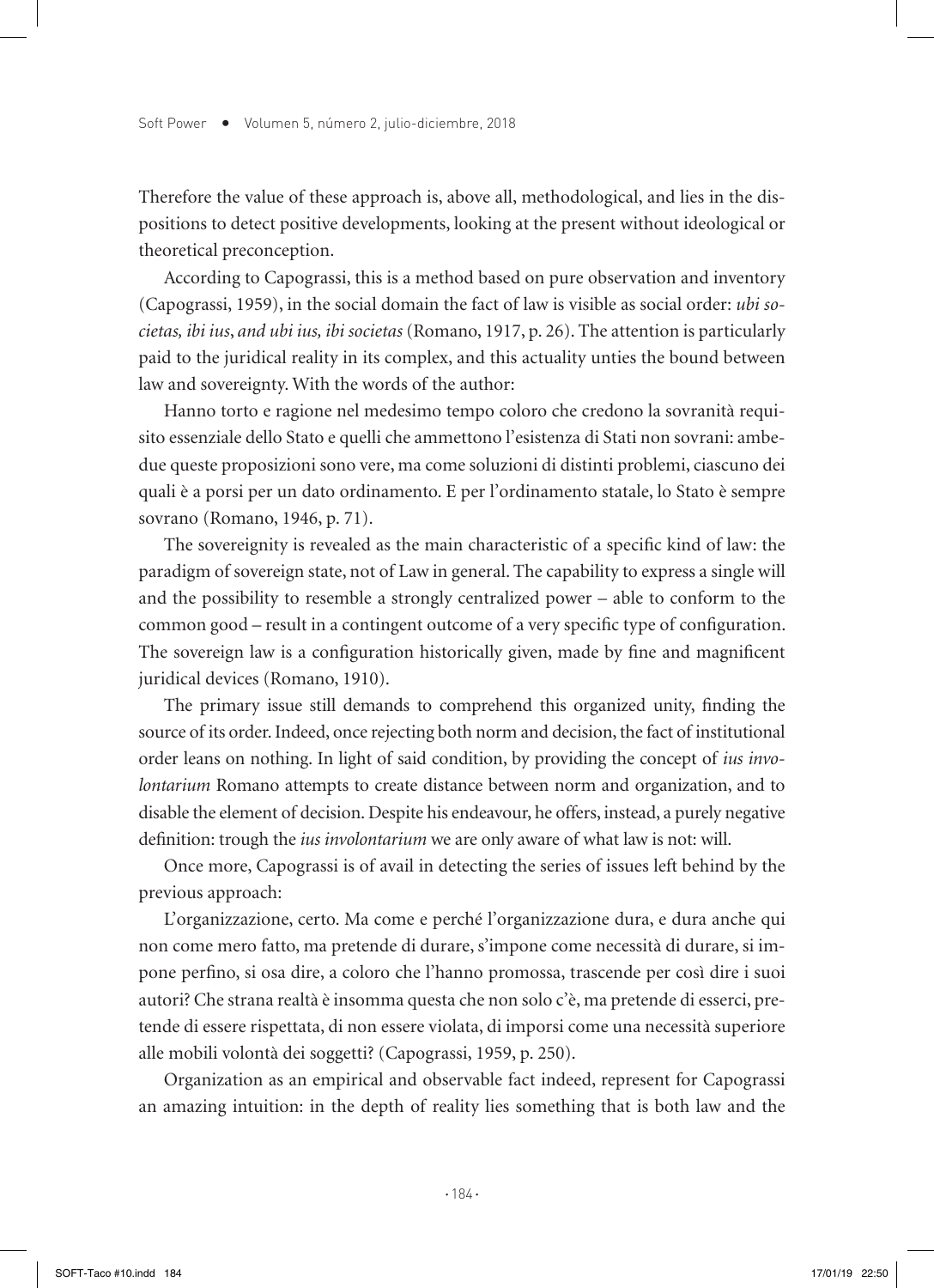source of law: "[…] che è diritto e da cui nasce il diritto" (Capograssi, 1959, p. 250). Still, this intuition is not suitable enough to solve the enigma of juridical order. Rather, by demanding great focus on the fact, issues are multiplied: what is this order? How does the fact -in its immediate disorder- become order?

Due to its being an analytical tool, order unbound the investigation from the need to detect a punctual origin of law. On the other hand, the aftermath neutralizes any institutional process. Therefore the institution transmutes in an ever-given order and, in this irenic view, law appears just as an assumed fact.

Romano's institunialism has the avail of redirecting the attention towards those aspects which underlines the contiguity between norms and citizens/actors, opening the label law to a cluster of social experiences, which would be otherwise hard to define (Catania, 2006; 2008). This explanation involves massive costs, neglecting in the end the basic ambivalence of juridical law, which is simultaneously endurance/stable and movement, agency and goal.

According to Bobbio, it is still trusty that plurality is a *condicio sine qua non* for conflict (Bobbio, 2007, p. 153); but in Romano's institutionalism conflict remains between institutions, or rather is exiled, as an hypothesis or a risk to avoid. No tenseness is registered inside institutions. The conflict which crosses the order  $-allowing$  it  $-$  is simply neglected. Due to this, Romano is able to reduce the role of norms, designing them as *system's chess-pawns* (Romano, 1917): by ignoring the *Polemos* that lies in the main core of institutional order, norm can be easily hidden by the mere fact of organization. Indeed, the word institution in Romano's conceptualization an unsolved ambiguity:

Per un verso la parola chiave organizzazione non viene mai chiaramente definita; ora il diritto viene definito come 'organizzazione', cioè risolto totalmente in un'altra entità, […] ora l'organizzazione viene considerata come 'lo scopo caratteristico del diritto'. Ma se l'organizzazione non è il diritto ma lo scopo del diritto, che cosa è allora il diritto? (Bobbio, 2007, p. 147).

Conflict can't be ignored, if we want a complete understanding of the actual functioning on institutional fact. Indeed, it has to be considered as a structural element of juridical order.

In conclusion, if it is true that the Law can be empirically detected as a firm institution – by Romano's assertion –, we cannot interrupt the analysis based on the outer framework of the give fact. The tie between order and law is not a plain element, but a composite structure; an outcome rather than a pure essence. The fact of law is not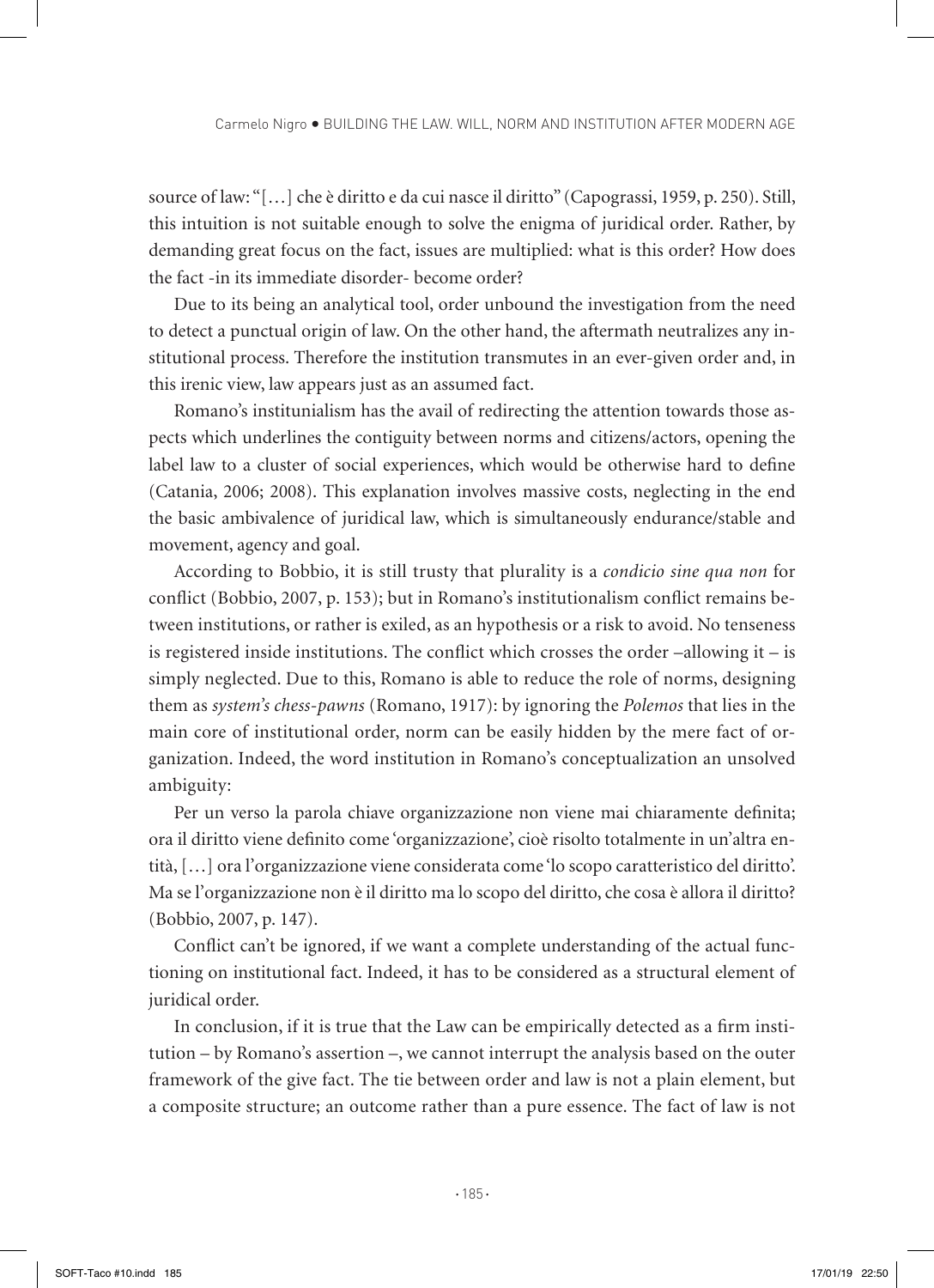given, but a dynamic and contingent outcome which is made by a complex set of agencies, actors and proceedings.

#### **Conclusions**

The word institution itself preserves an internal ambivalence, meaning at the same time both a proceeding (to institute) and an outcome (instituted order). It reminds to a visible fact - the given organization - and yet is a perpetual work in progress: it is both a framework for individual actions, and an ever transactional outcome, produced by those actions. Both sides are united in a continuum of dynamism and durability.

That is why the element of will spans and sustains the entire juridical system (Catania, 2008). Indeed, law does not simply confer power, but it is founded on power conferring. Obviously, the sense of this powers is all within the juridical framework: a juridical power is the possibility to change the framework (the law) in which the actors play.

The void of will – suggested by *ius involontarium* – is conceivable as long as we mean it as the undetectability of decision, for it is melted in the entire institution, at any level: *ius* could be described as *involontarium* only if we mean it is impossible (or at least unsatisfactory) to identify an exclusive source of decision. I.e. if with it we mean a departure from the modern claim, *reductio ad unum.* 

Through its being a human fact  $-$  i.e. an artificial creation  $-$  the institutional order is indeed deeply tied to voluntary actions. The will is thus the agent of development of institutional life, and its existence could be understood as an obliquus presence within the entire juridical order.

That is why Hart's theory should be read as an hypothetical reply to institutionalism weaknesses (Bobbio, 2007). Hart's secondary legal rules can explain the fact of organization, linking it to agencies and actor's choices. The actual functioning of this poietic power relies on a communicative tool: the norm. Decision can't be a solipsistic element, it makes sense – is effective – only in a public domain. It must be expressed in a knowable – and so formalized – way. For the purpose to leave the absolute individual domain, actions and decisions ought to be communicated and received. Norm is hence the formal element required by law, the crystallization of a will which guarantees its effectiveness. Only through this formalization, decisions could become criteria for future behaviors, producing any institutional framework.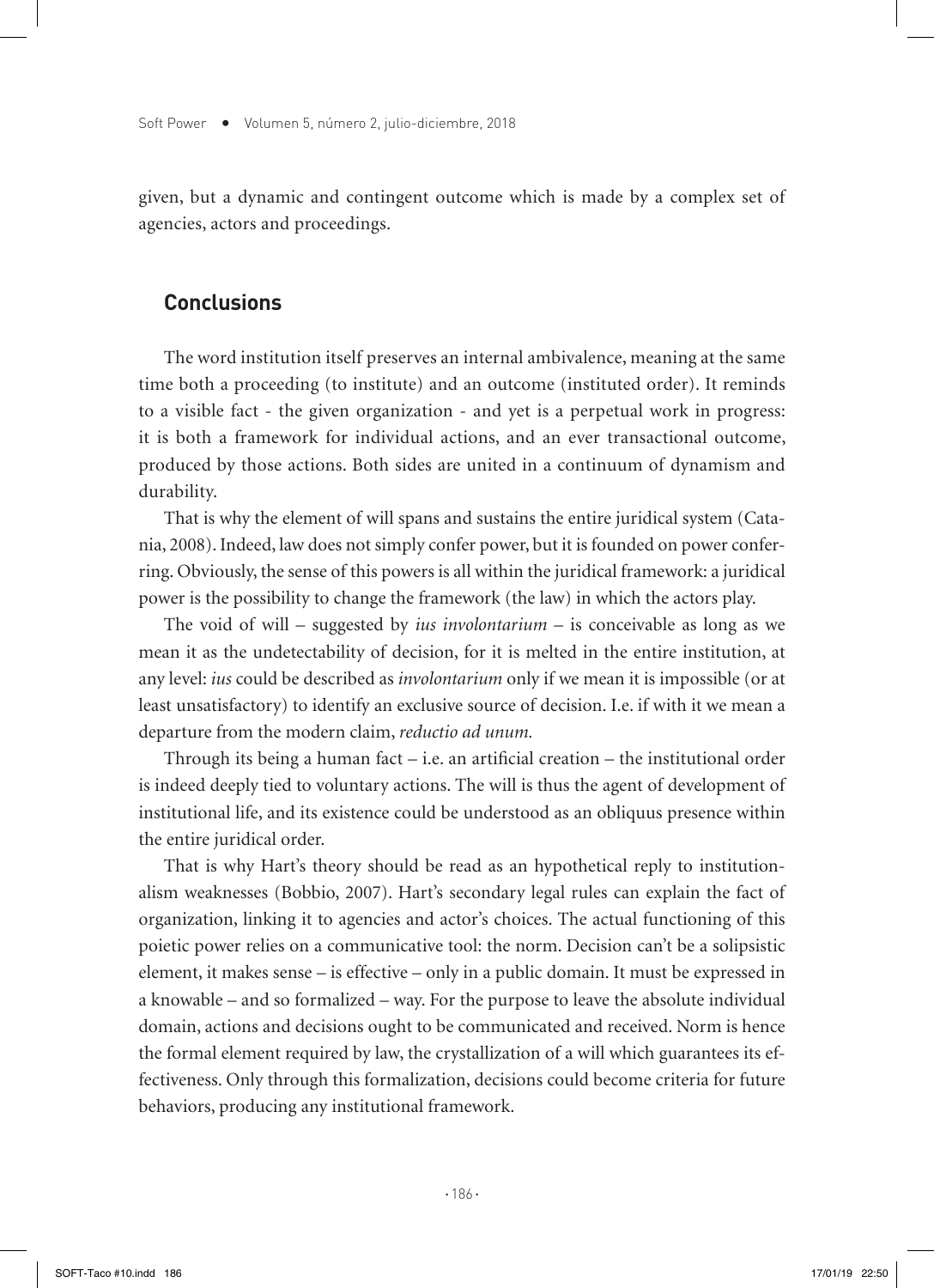Carmelo Nigro BUILDING THE LAW. WILL, NORM AND INSTITUTION AFTER MODERN AGE

## **References**

- Bobbio, N. (2007). *Dalla struttura alla funzione, Nuovi studi di teoria del diritto*. Roma-Bari: Laterza.
- Capograssi, G. (1959). L'ultimo libro di Santi Romano. In G. Capograssi (ed.) *Opere*, V (pp. 223-267). Milano: Giuffrè.
- Catania, A. (2006) Formalismo e realismo nel pensiero di Santi Romano. In A. Catania (ed.) *Teoria e filosofia del diritto. Temi. Problemi. Figure* (pp. 111-120). Torino: Giappichelli.
- Catania, A. (2008). *Metamorfosi del diritto. Decisione e norma nell'età globale*. Roma-Bari: Laterza.
- Cassese, S. (2009). Eclissi o rinascita del diritto? In P. Rossi (ed.). *Fine del diritto?* Bologna: Il Mulino.
- Foucault, M. (2004a). *Sécurité, Territoire, Population. Course au Collège de France 1977- 1978.* Seuil: Gallimard.
- Foucault, M. (2004b). *Naissance de la Biopolitique. Course au Collège de France 1978- 1979*. Seuil: Gallimard.
- Grossi, P. (2007). *Mitologie giuridiche della Modernità*. Milano: Giuffrè.
- Grossi, P. (2011). *L'ordine giuridico medievale*. Roma-Bari: Laterza.
- Grossi, P. (2015). *Ritorno al diritto*. Roma-Bari: Laterza.
- Ferrarese, M.R. (2006). *Diritto sconfinato. Inventiva giuridica e spazi nel mondo globale*. Roma-Bari: Laterza.
- Ferrarese, M.R. (2012). *Prima lezione di diritto globale*. Roma-Bari: Laterza.
- Ong, A. (2003). *Buddha is hiding: refugees, citizenships, the New America*. Berkley-Los Angeles: University of California Press.
- Ong. A. (2006). *Neoliberalism as exception. Mutations in Citizenship and Sovereignty*. Durham-London: Duke University Press.
- Romano, S. (1910). *Lo Stato moderno e la sua crisi*. Pisa: Vannucchi.
- Romano, S. (1917). *L'ordinamento giuridico. Studi sul concetto, le fonti e i caratteri del diritto*. Pisa: Mariotti.
- Romano, S. (1946). *Principii di diritto costituzionale*. Milano: Giuffrè.
- Romano, S. (1947) Mitologia Giuridica, In S. Romano (ed.), *Frammenti di un dizionario giuridico*, (pp. 127-134). Milano: Giuffrè.